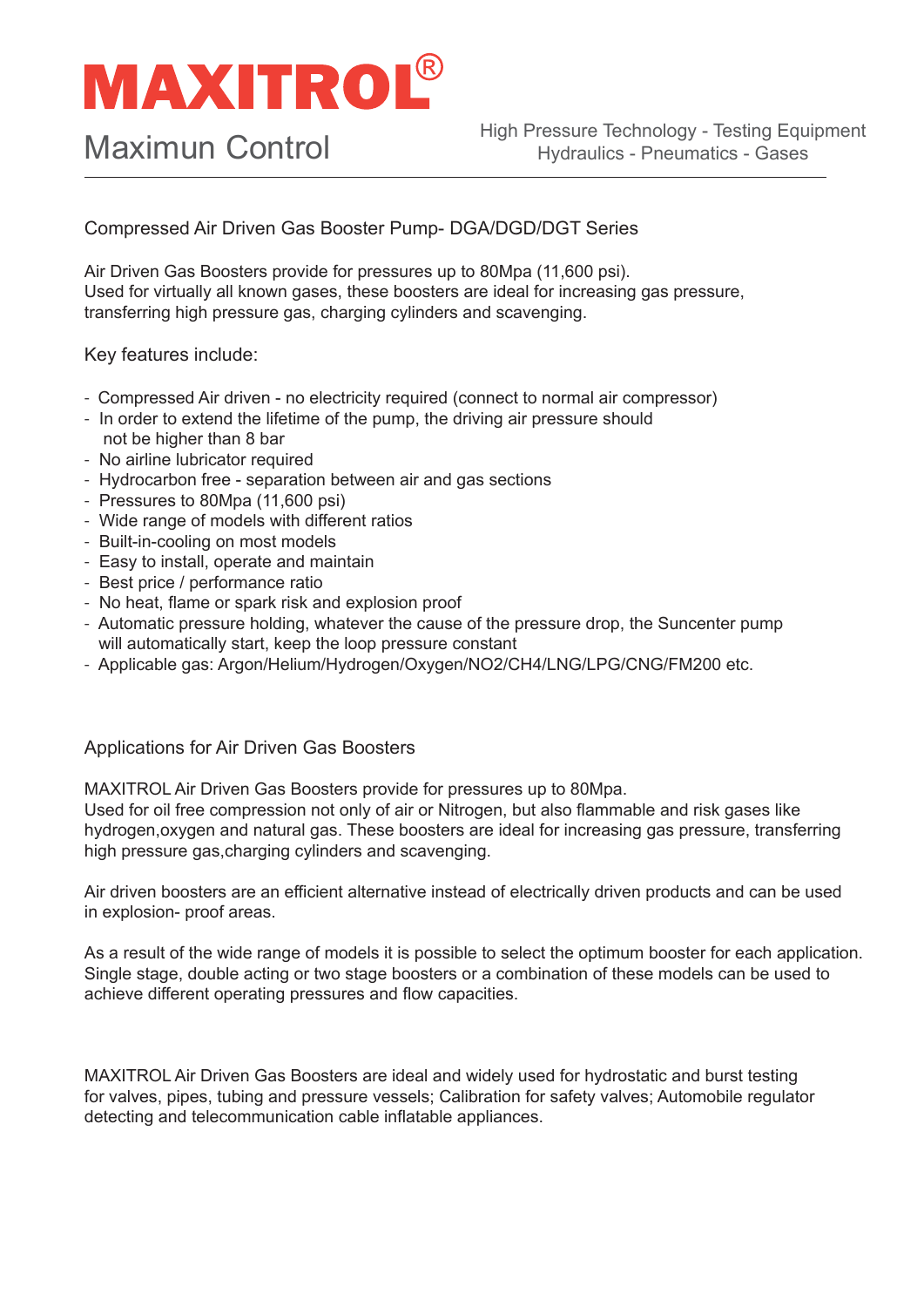### **MAXITROL®** Maximun Control

#### Applications

- Pressure test with gas
- Gas transfer and filling (Argon/Helium/Hydrogen/Oxygen/Nitrogen/CO2/NO2/CH4/LNG/LPG/CNG/FM200 etc.)
- Charging of gas cylinder and accumulator with nitrogen
- Supply for isolating gas systems
- Gas assisted injection molding
- Transfer of oxygen cylinders
- Charging of breathing air bottles
- Leak test
- Hydrostatic Testing for valves, tanks, pressure vessels, pressure switches, hoses, pipes and tubing, pressure gauges, cylinders, transducers, well casings, BOPs, gas bottles and air craft components
- Safety valve adjusting

#### Suncenter gas booster pump working circuit

For gas transfer/filling/recovery or high pressure gas test

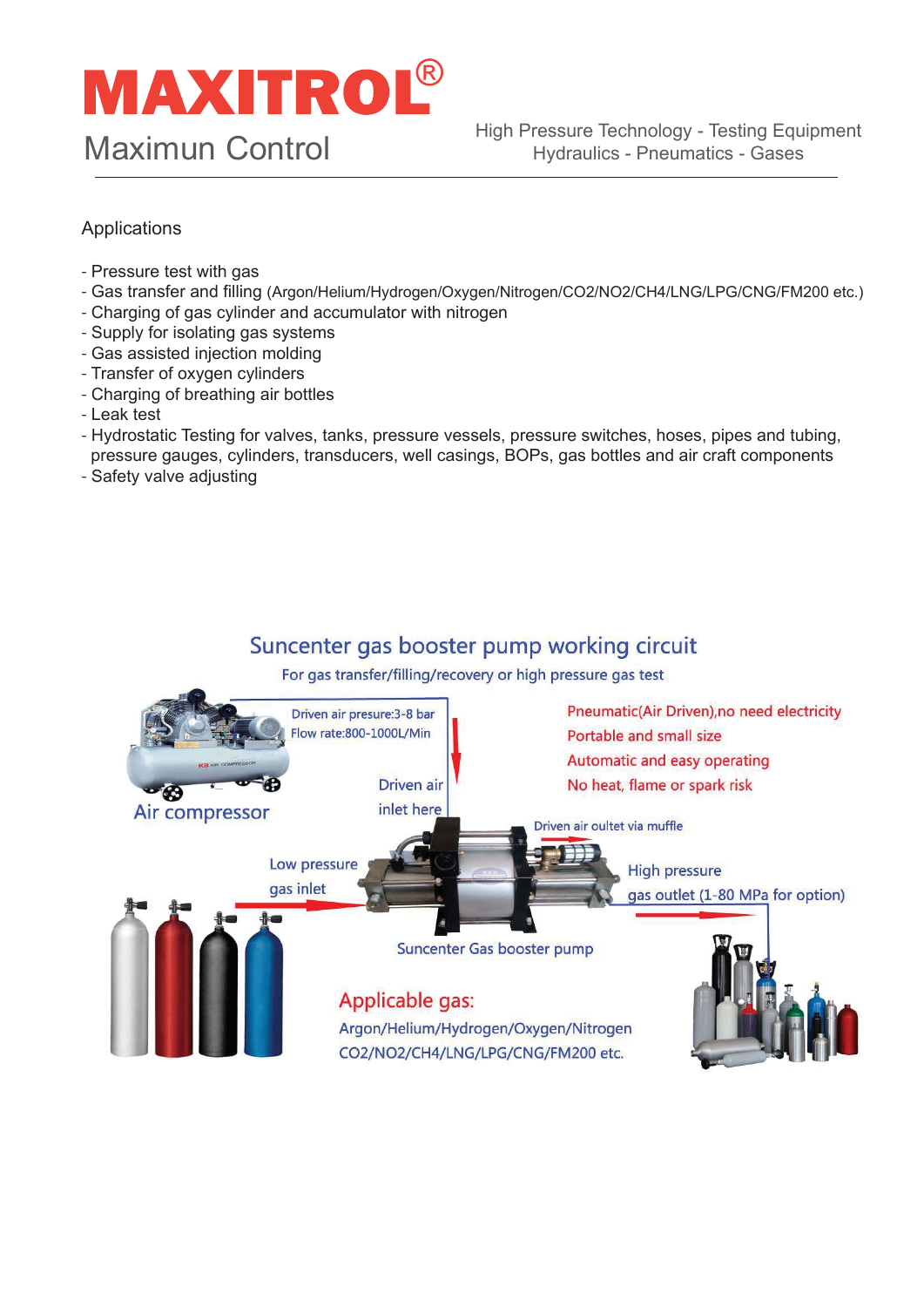## **MAXITROL®** Maximun Control

DGA series gas booster pumps(Single acting, single air drive head):

DGA pumps are available with high quality seals, which provide significantly better service life as well. Pump head fitted with exhaust cooling devices. All parts in contact with the gas are made of stainless steel.



#### **Technical spcification**

| Model         | <b>Pressure</b><br>boost<br>ratio | Min. gas<br>Inlet<br>pressure<br>$P_A$ (bar) | Max.gas<br>Inlet<br>pressure<br>$P_A$ (bar) | Max. gas<br>outlet<br>pressure<br>$P_B$ (bar) | Driven air<br>pressure<br>$P_L$ | Formula to<br>calculate<br>gas outlet<br>pressure<br>$P_{B}$ | Connection:<br>Gas Inlet /<br><b>Gas outlet</b><br>(NPT thread) | Max. flow at<br>driven air<br>pressure of<br>6bar (L/min) |
|---------------|-----------------------------------|----------------------------------------------|---------------------------------------------|-----------------------------------------------|---------------------------------|--------------------------------------------------------------|-----------------------------------------------------------------|-----------------------------------------------------------|
| DGA02         | 2:1                               | 1.0                                          | 16                                          | 16                                            | $3-8$ bar                       | $2X P_1$                                                     | 1/2 / 1/2                                                       | 960 (at $P_A$ of<br>$6 \text{ bar}$ )                     |
| DGA05         | 5:1                               | 1.5                                          | 40                                          | 40                                            | $3-8$ bar                       | $5XP_L$                                                      | 1/2 / 1/2                                                       | 680(at $P_A$ of<br>$6\,\mathrm{bar}$ )                    |
| DGA10         | 10:1                              | 3.5                                          | 80                                          | 80                                            | $3-8b$ ar                       | 10XP <sub>1</sub>                                            | 3/8/3/8                                                         | 210(at $P_A$ of<br>$10 \text{ bar}$ )                     |
| DGA25         | 25:1                              | 7.0                                          | 200                                         | 200                                           | $3-8$ bar                       | $25XP_L$                                                     | 1/4/1/4                                                         | 120(at $P_A$ of<br>$20 \text{ bar}$ )                     |
| DGA40         | 40:1                              | 10 <sup>°</sup>                              | 320                                         | 320                                           | $3-8$ bar                       | 40XP <sub>1</sub>                                            | 1/4/1/4                                                         | 200(at $P_A$ of<br>40 bar)                                |
| DGA60         | 60:1                              | 20                                           | 480                                         | 480                                           | $3-8$ bar                       | $60XP_L$                                                     | 1/4/1/4                                                         | 180(at $P_A$ of<br>40 bar)                                |
| <b>DGA100</b> | 100:1                             | 25                                           | 800                                         | 800                                           | $3-8$ bar                       | 100XP <sub>L</sub>                                           | 1/4/ M14X1.5                                                    | 136(at $P_A$ of<br>40 bar)                                |
| <b>DGA130</b> | 130:1                             | 35                                           | 800                                         | 1040                                          | $3-8$ bar                       | 130XP <sub>1</sub>                                           | 1/4/ M14X1.5                                                    | 120(at $P_A$ of<br>40 bar)                                |

Note:  $P_L$ : driven air pressure  $P_A$ : gas inlet pressure  $P_B$ : gas outlet pressure In order to extend the lifetime of the pump, the driven air pressure should not be higher than 8 bar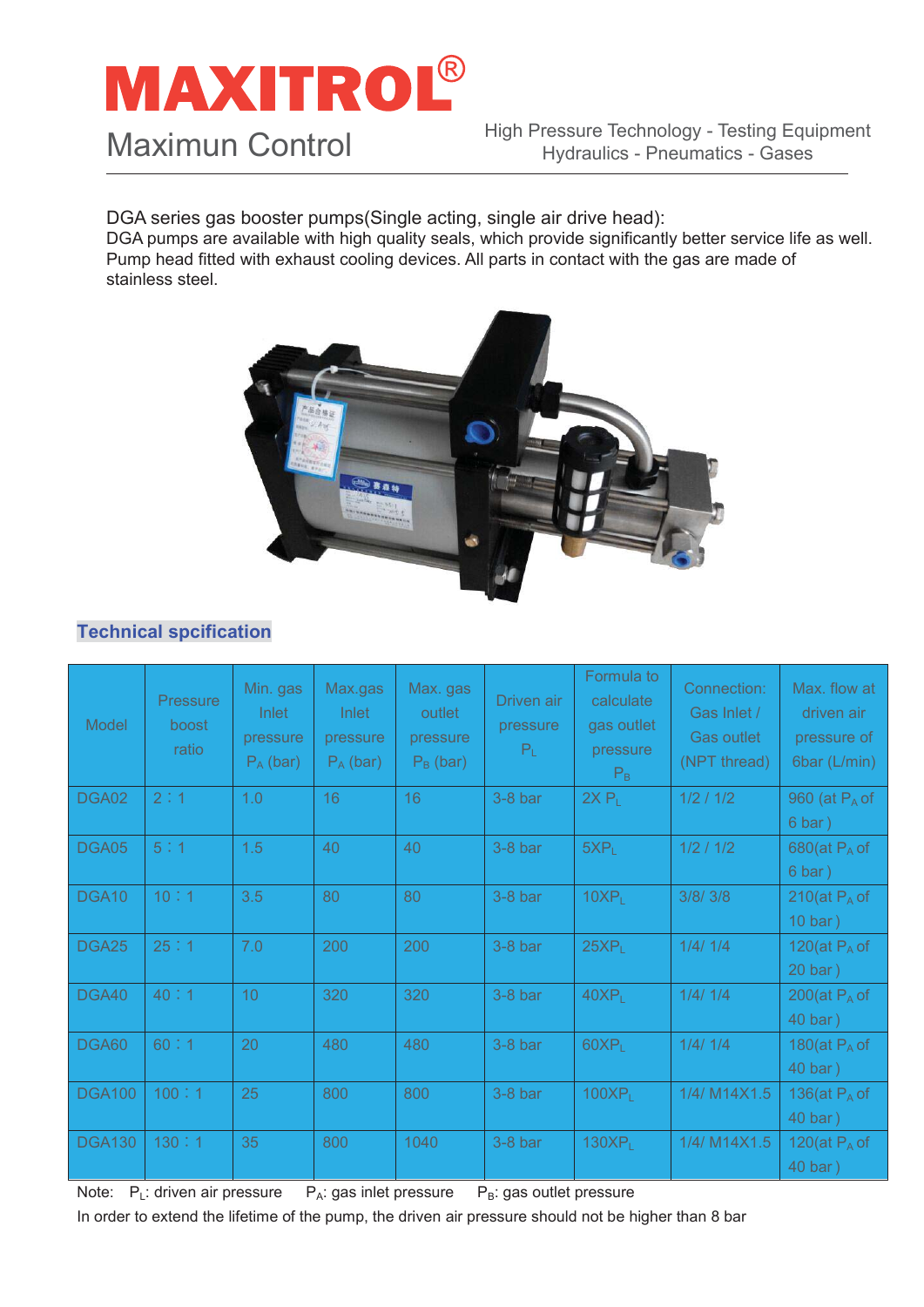### **MAXITROL®** Maximun Control

DGD series gas booster pumps(Double acting ):

- DGD series pumps are double acting, single stage with double air driven heads type.
- DGD pumps are available with high quality seals, which provide significantly better service life
- Double pump heads with exhaust cooling devices.
- All components in contact with the gas are made of stainless steel.
- Pipes mounting way are available as customized.



#### **Technical specification**

| Model             | <b>Pressure</b><br>boost ratio | Min. gas<br><b>Inlet</b><br>pressure<br>$P_A$ (bar) | Max.gas<br><b>Inlet</b><br>pressure<br>$P_A$ (bar) | Max.<br>gas<br>outlet<br>pressure<br>$P_B$ (bar) | <b>Driven</b><br>air<br>pressure<br>$P_L$ | Formula to<br>calculate<br>gas outlet<br>pressure $P_B$ | Connection:<br>Gas Inlet /<br><b>Gas outlet</b><br>(NPT thread) | Max. flow at<br>driven air<br>pressure of<br>6bar (L/min) |
|-------------------|--------------------------------|-----------------------------------------------------|----------------------------------------------------|--------------------------------------------------|-------------------------------------------|---------------------------------------------------------|-----------------------------------------------------------------|-----------------------------------------------------------|
| DGD <sub>10</sub> | 10:1                           | 3.5                                                 | 80                                                 | 80                                               | $3-8$ bar                                 | 10XPL+ PA                                               | 3/8/3/8                                                         | 410(at PA of 6<br>bar)                                    |
| DGD <sub>25</sub> | 25:1                           | 10 <sup>°</sup>                                     | 200                                                | 200                                              | $3-8$ bar                                 | 25XPL+PA                                                | 1/4/1/4                                                         | 396(at PA of<br>$20 \text{ bar}$ )                        |
| DGD40             | 40:1                           | 15                                                  | 320                                                | 320                                              | $3-8$ bar                                 | 40XPL+ PA                                               | 1/4/1/4                                                         | 320(at PA of<br>40 bar)                                   |
| DGD60             | 60:1                           | 25                                                  | 480                                                | 480                                              | $3-8$ bar                                 | 60XPL+ PA                                               | 1/4/1/4                                                         | 215(at PA of<br>40 bar )                                  |
| <b>DGD100</b>     | 100:1                          | 35                                                  | 800                                                | 800                                              | $3-8$ bar                                 | 100XPL+<br>PA.                                          | $1/4/M14*1.5$                                                   | 300(at PA of<br>60 bar)                                   |
| <b>DGD130</b>     | 130:1                          | 50                                                  | 1040                                               | 1040                                             | $3-8b$ ar                                 | 130XPL+<br>PA.                                          | $1/4/M14*1.5$                                                   | 180(at PA of<br>60 bar)                                   |

Note:  $P_L$ : driven air pressure  $P_A$ : gas inlet pressure  $P_B$ : gas outlet pressure

In order to extend the lifetime of the pump, the driven air pressure should not be higher than 8 bar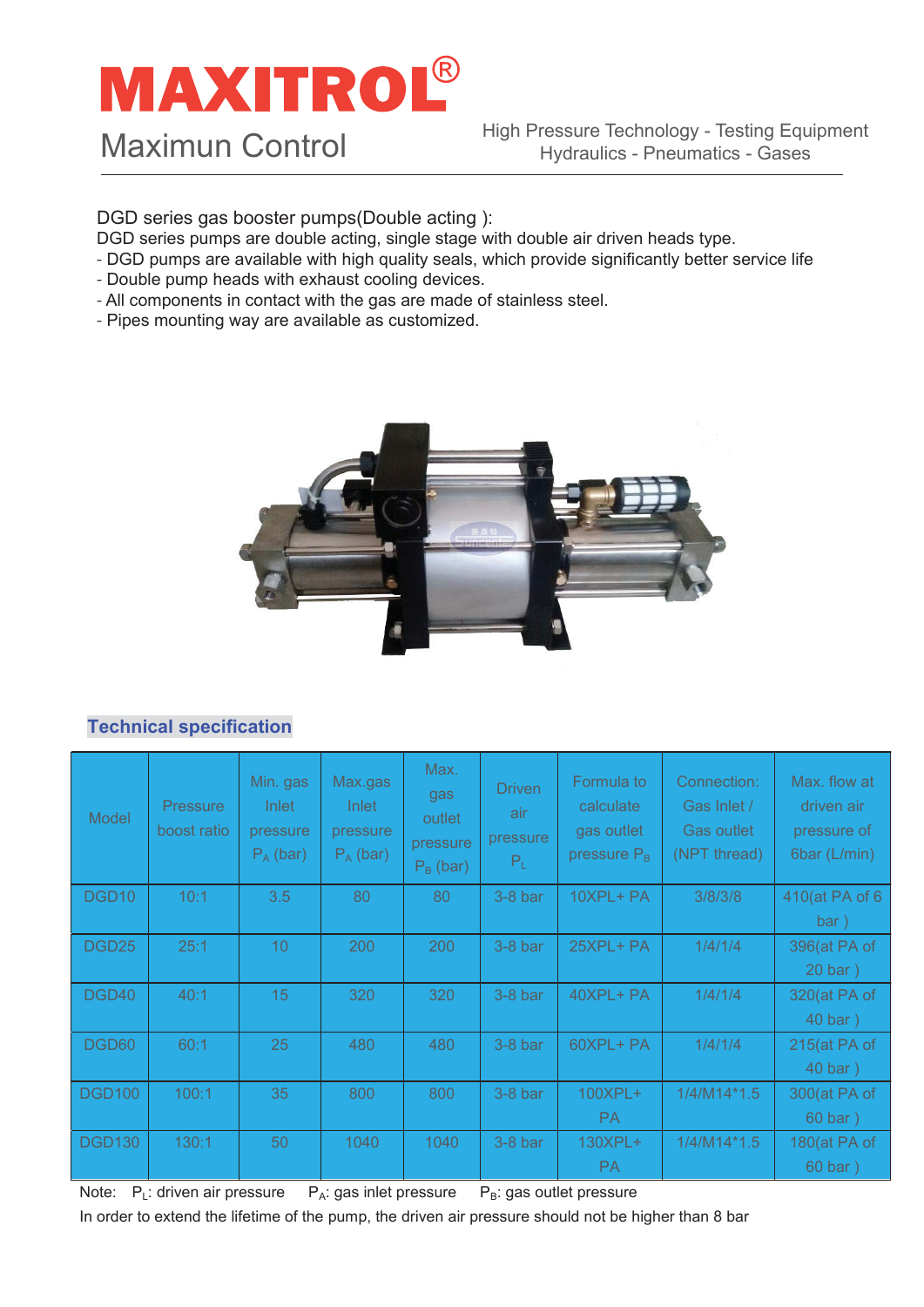

2DGD series gas booster pumps(Double acting, double air driven heads ):



#### **Technical specification**

| Model  | <b>Pressure</b><br>boost ratio | Min. gas<br>Inlet<br>pressure<br>$P_A$ (bar) | Max.gas<br>Inlet<br>pressure<br>$P_A$ (bar) | Max.<br>gas<br>outlet<br>pressure<br>$P_B$ (bar) | <b>Driven</b><br>air<br>pressure<br>$P_L$ | Formula to<br>calculate<br>gas outlet<br>pressure $P_B$ | Connection:<br>Gas Inlet /<br><b>Gas outlet</b><br>(NPT thread) | Max. flow at<br>driven air<br>pressure of<br>6bar (L/min) |
|--------|--------------------------------|----------------------------------------------|---------------------------------------------|--------------------------------------------------|-------------------------------------------|---------------------------------------------------------|-----------------------------------------------------------------|-----------------------------------------------------------|
| 2DGD10 | 10:1                           | 3.                                           | 80                                          | 80                                               | $3-8$ bar                                 | 10XPL+ PA                                               | 1/2 / 1/2                                                       | 980(at PA of 6                                            |
|        |                                |                                              |                                             |                                                  |                                           |                                                         |                                                                 | bar)                                                      |
| 2DGD25 | 25:1                           | 6                                            | 200                                         | 200                                              | $3-8$ bar                                 | $25XPL+PA$                                              | 3/8 / 3/8                                                       | 560(at PA of                                              |
|        |                                |                                              |                                             |                                                  |                                           |                                                         |                                                                 | $10bar$ )                                                 |
| 2DGD50 | 50:1                           | 25                                           | 400                                         | 400                                              | $3-8$ bar                                 | 50XPL+ PA                                               | 3/8 / 3/8                                                       | 320(at PA of                                              |
|        |                                |                                              |                                             |                                                  |                                           |                                                         |                                                                 | $25 \text{ bar}$ )                                        |

Note:  $P_L$ : driven air pressure  $P_A$ : gas inlet pressure  $P_B$ : gas outlet pressure In order to extend the lifetime of the pump, the driven air pressure should not be higher than 8 bar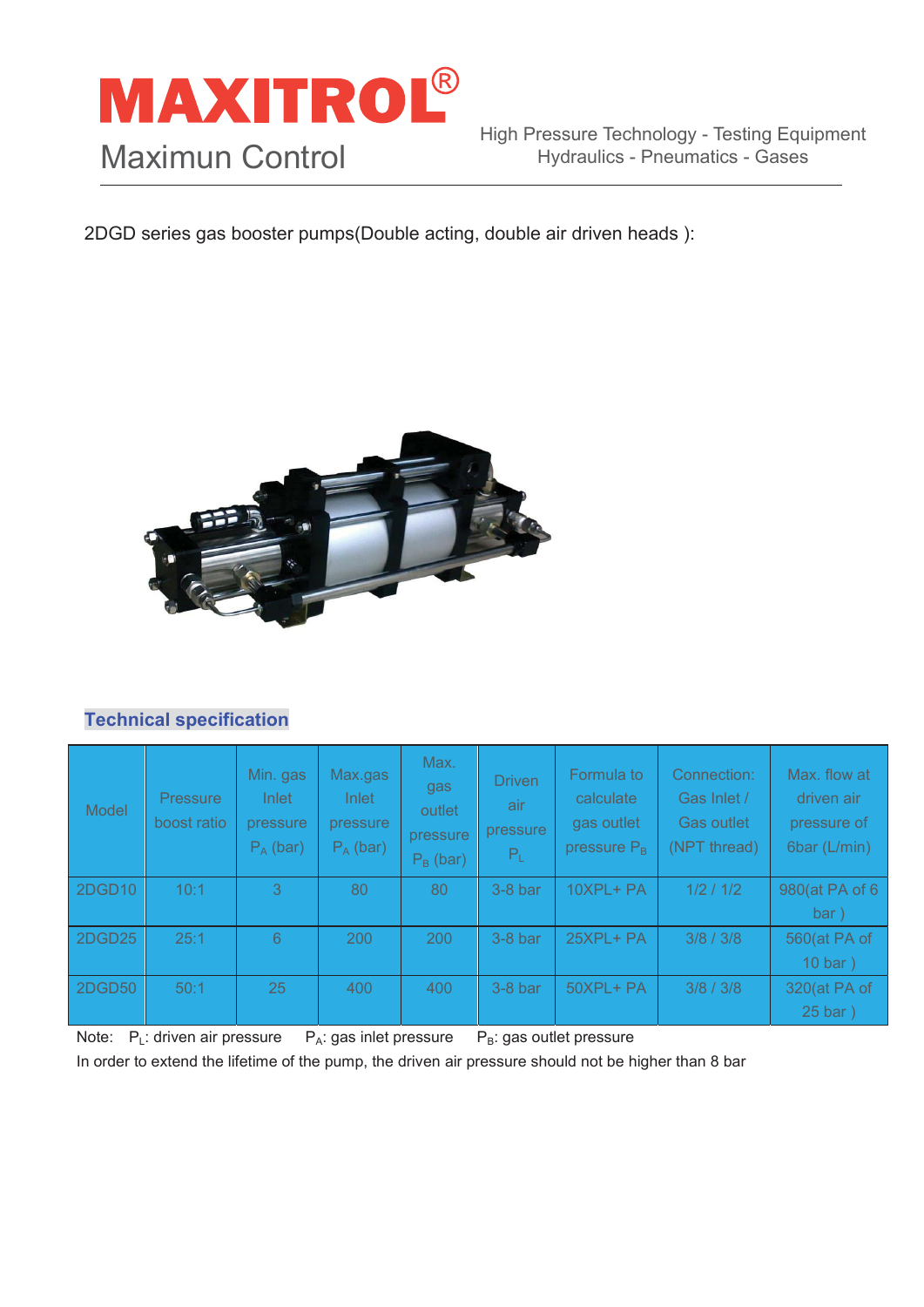# **MAXITROL®**

Maximun Control

DGT series gas booster pumps(Double acting, double stage, single air drive head ): DGT pumps are double acting, double stage with single air drive head pumps.

They can provide for super high pressure with very low inlet pressure.

- DGT pumps are available with high quality seals, which provide significantly better service life
- Double pump heads with exhaust cooling devices.
- All parts in contact with the gas are made of stainless steel.



#### **Technical specification**

| Model           | <b>Pressure</b><br>boost<br><b>ratio</b> | Min. gas<br><b>Inlet</b><br>pressure<br>$P_A$ (bar) | Max.gas<br>Inlet<br>pressure<br>$P_A$ (bar) | Max.<br>gas<br>outlet<br>pressure<br>$P_B$ (bar) | Driven air<br>pressure<br>$P_L$ | Formula to<br>calculate gas<br>outlet pressure<br>$P_{B}$ | Connection:<br>Gas Inlet /<br><b>Gas outlet</b><br>(NPT<br>thread) | Max. flow at<br>driven air<br>pressure of<br>6bar (L/min) |
|-----------------|------------------------------------------|-----------------------------------------------------|---------------------------------------------|--------------------------------------------------|---------------------------------|-----------------------------------------------------------|--------------------------------------------------------------------|-----------------------------------------------------------|
| <b>DGT25</b>    | 25:1                                     |                                                     | 10                                          | 200                                              | $3-8$ bar                       | $25XP1+3.5XPA$                                            | 3/8/1/4                                                            | 136(at $P_A$ of<br>8 bar)                                 |
| DGT40           | 40:1                                     |                                                     | 10                                          | 320                                              | $3-8$ bar                       | $40XP1 + 6XPA$                                            | 3/8/1/4                                                            | 124(at $P_A$ of<br>8 bar)                                 |
| <b>DGT10/60</b> | 10:1/60:1                                | 1                                                   | 10                                          | 480                                              | $3-8b$ ar                       | $60XP_L+6X P_A$                                           | 3/8/1/4                                                            | 84(at $P_A$ of 8<br>bar)                                  |
| <b>DGT25/60</b> | 25:1/60:1                                | 10                                                  | 25                                          | 480                                              | $3-8b$ ar                       | $60XP1+2.5XPA$                                            | 3/8/1/4                                                            | 80(at $P_A$ of<br>15 bar)                                 |
| <b>DGT100</b>   | 100:1                                    |                                                     | 10                                          | 800                                              | $3-8$ bar                       | $100XP1+10XPA$                                            | 3/8/<br>$M14*1.5$                                                  | 63(at $P_A$ of 8<br>bar)                                  |

Note:  $P_1$ : driven air pressure  $P_A$ : gas inlet pressure  $P_B$ : gas outlet pressure In order to extend the lifetime of the pump, the driven air pressure should not be higher than 8 bar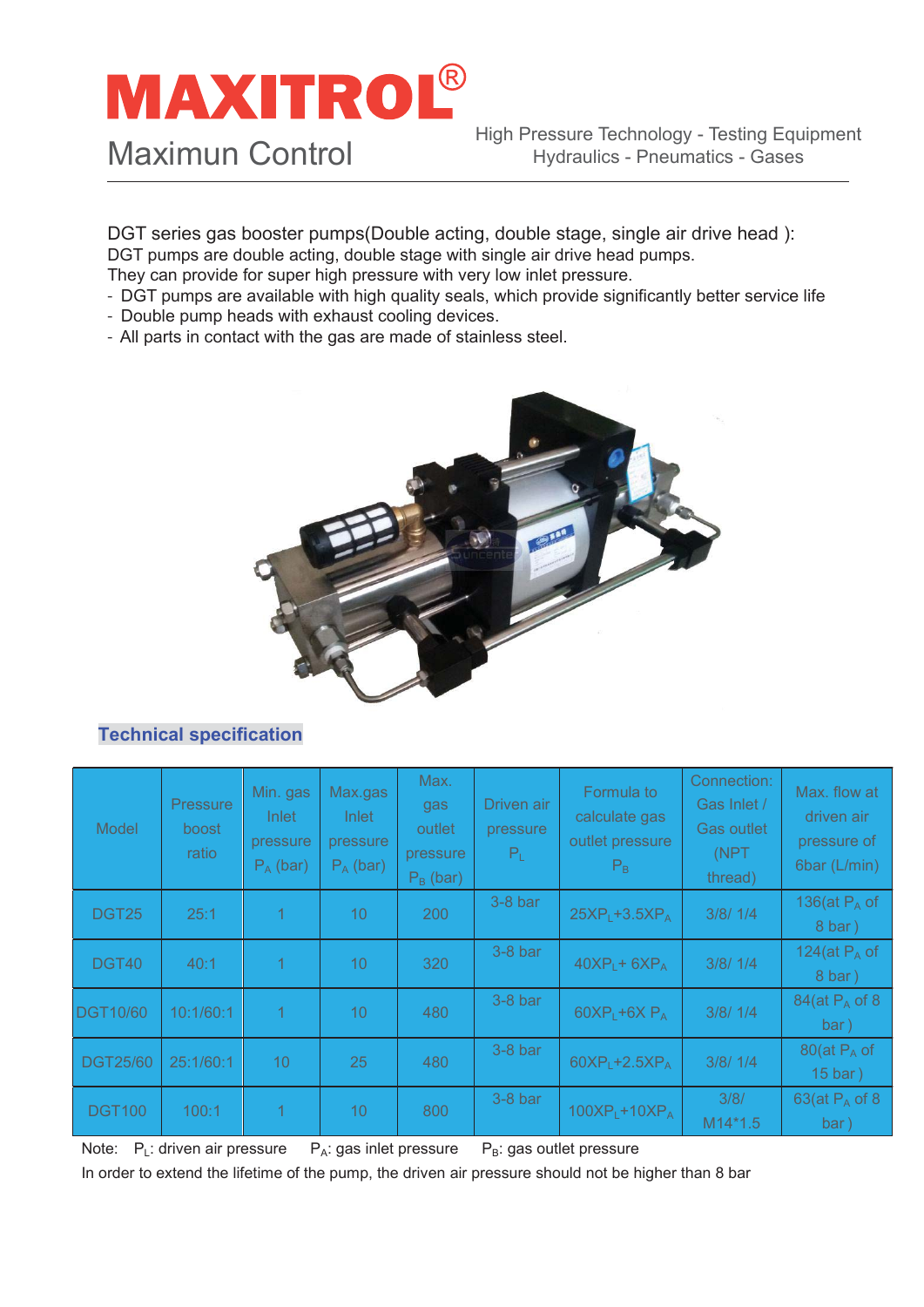## **MAXITROL®**

### Maximun Control

High Pressure Technology - Testing Equipment Hydraulics - Pneumatics - Gases

DGS Series Pneumatic (Air driven) Gas Booster System DGS Series Pneumatic (Air driven) Power Packs

#### For the gas booster filling/test station, we have three different cabinet design for choosing



**Model A** closed type with carbon steel material



**Model B** closed type with stainless steel material



**Model C** frame type with stainless steel material

#### **DGS booster system = booster pump+ following valves, gages, and parts**